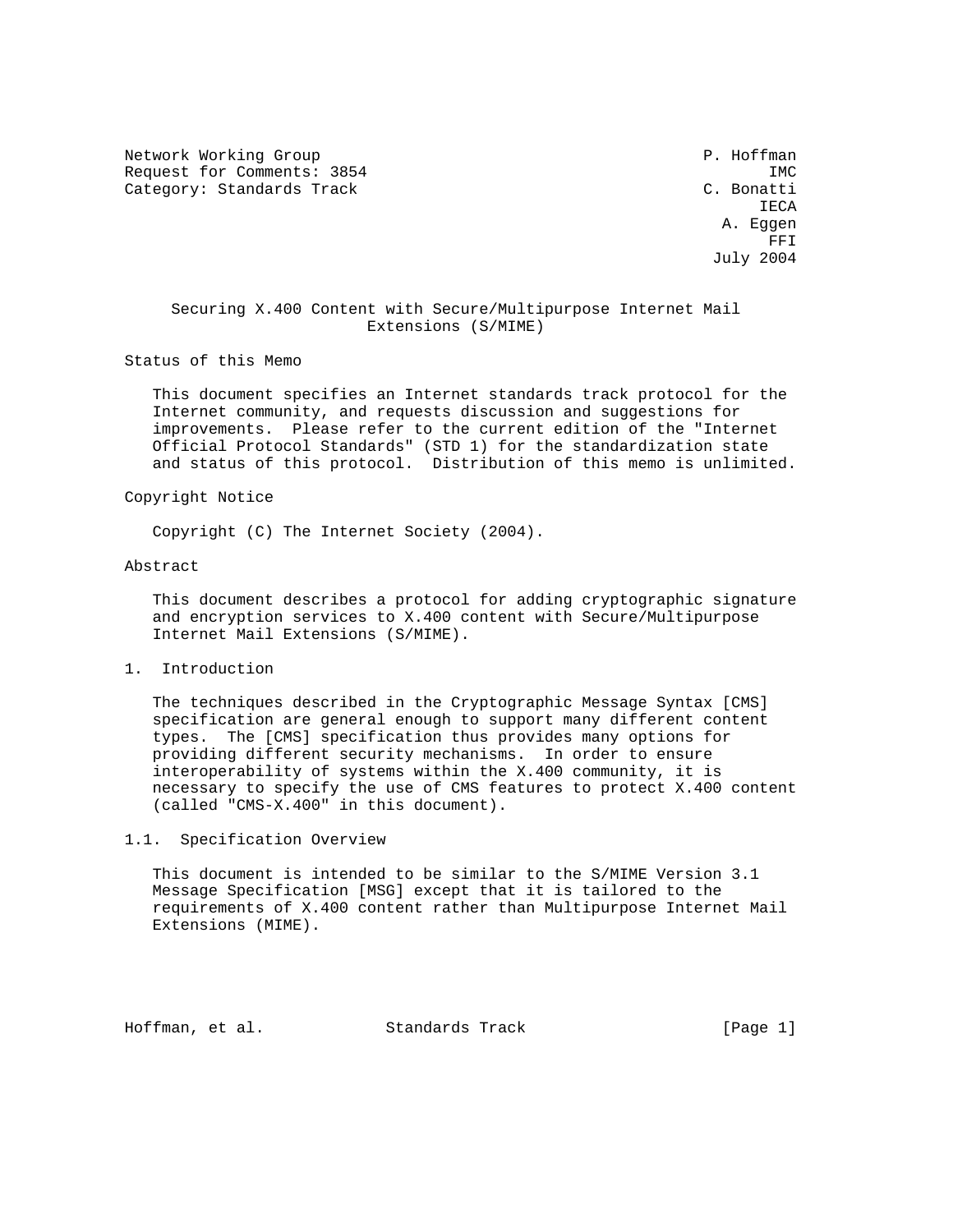This document defines how to create an X.400 content type that has been cryptographically enhanced according to [CMS]. In order to create S/MIME messages carrying X.400 content, an S/MIME agent has to follow specifications in this document, as well as the specifications listed in [CMS]. This memo also defines new parameter values for the application/pkcs7-mime MIME type that can be used to transport those body parts.

 Throughout this document, there are requirements and recommendations made for how receiving agents handle incoming messages. There are separate requirements and recommendations for how sending agents create outgoing messages. In general, the best strategy is to "be liberal in what you receive and conservative in what you send". Most of the requirements are placed on the handling of incoming messages while the recommendations are mostly on the creation of outgoing messages.

 This document does not address transport of CMS-X.400 content. It is assumed that CMS-X.400 content would be transported by Internet mail systems, X.400, or other suitable transport.

 This document describes applying security services to the content of entire X.400 messages, which may or may not be IPMS messages. These objects can be carried by several means, including SMTP-based mail and X.400 mail. Note that cooperating S/MIME agents must support common forms of message content in order to achieve interoperability.

 If the CMS objects are sent as parts of an RFC 822 message, a standard MIXER gateway [MIXER] will most likely choose to encapsulate the message. This is not likely to be a format that is usable by an X.400 recipient. MIXER is specifically focused on translation between X.420 Interpersonal Messages and non-secure RFC822/MIME messages. The discussion of security-related body parts in sections 7.3 and 7.4 of [BODYMAP] is relevant to CMS messages.

 Definition of gateway services to support relay of CMS object between X.400 and SMTP environments is beyond the scope of this document.

### 1.2. Terminology

 The key words "MUST", "SHALL", "REQUIRED", "SHOULD", "RECOMMENDED", and "MAY" in this document are to be interpreted as described in BCP 14, RFC 2119 [MUSTSHOULD].

Hoffman, et al. Standards Track [Page 2]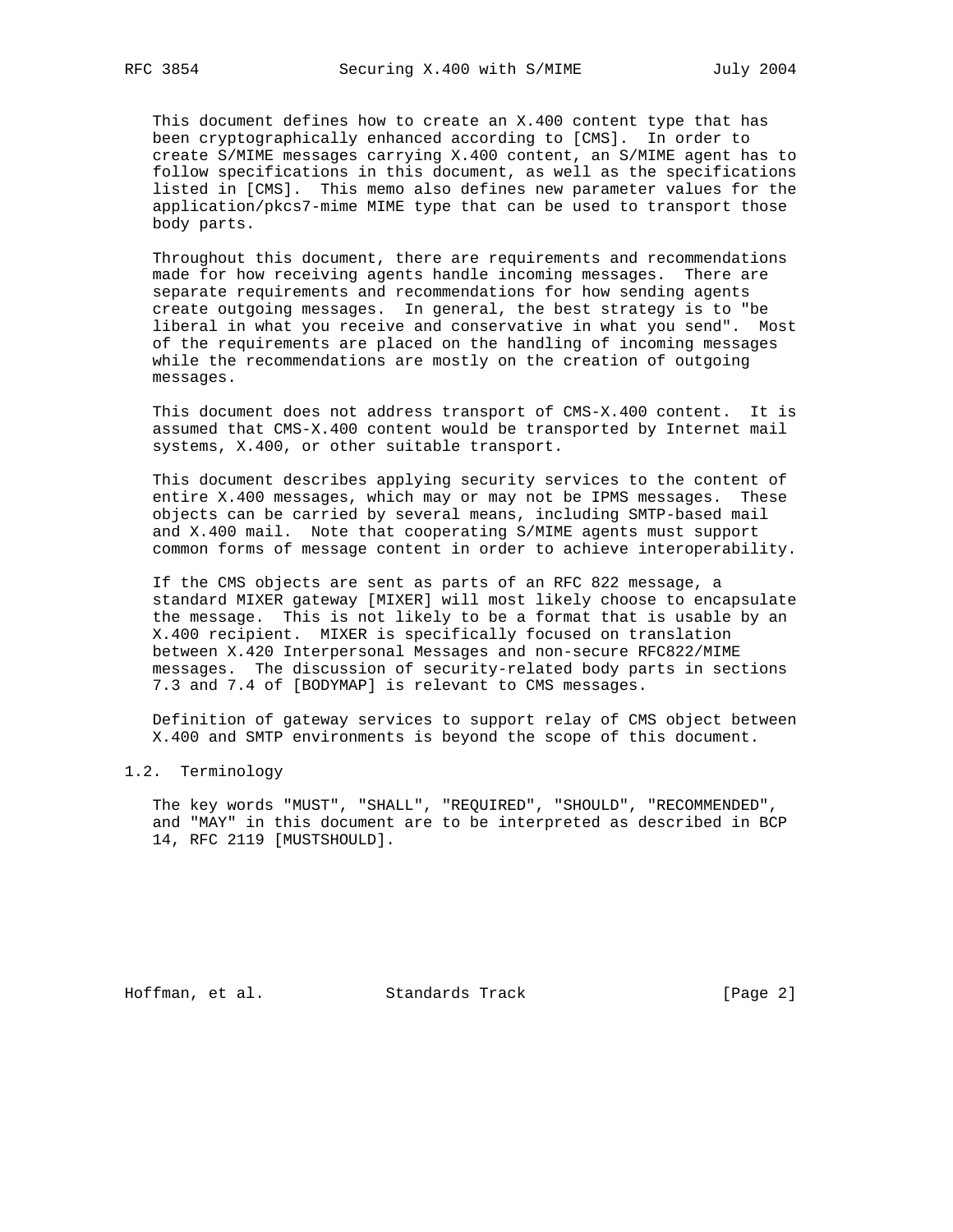1.3. Definitions

For the purposes of this document, the following definitions apply.

- ASN.1: Abstract Syntax Notation One, as defined in ISO/IEC 8824.
- BER: Basic Encoding Rules for ASN.1, as defined in ISO/IEC 8825-1.
- Certificate: A type that binds an entity's distinguished name to a public key with a digital signature.
- DER: Distinguished Encoding Rules for ASN.1, as defined in ISO/IEC 8825-1.
- 7-bit data: Text data with lines less than 998 characters long, where none of the characters have the 8th bit set, and there are no NULL characters. <CR> and <LF> occur only as part of a <CR><LF> end of line delimiter.
- 8-bit data: Text data with lines less than 998 characters, and where none of the characters are NULL characters. <CR> and <LF> occur only as part of a <CR><LF> end of line delimiter.
- Binary data: Arbitrary data.
- Transfer Encoding: A reversible transformation made on data so 8-bit or binary data may be sent via a channel that only transmits 7-bit data.
- Receiving agent: Software that interprets and processes S/MIME CMS objects.
- Sending agent: Software that creates S/MIME CMS objects.
- S/MIME agent: User software that is a receiving agent, a sending agent, or both.
- 1.4. Compatibility with Prior Practice of S/MIME

 There are believed to be no existing X.400 implementations that support S/MIME version 2. Further, signed interoperability between X.400 and MIME systems that support S/MIME version 2 is not believed

Hoffman, et al. Standards Track [Page 3]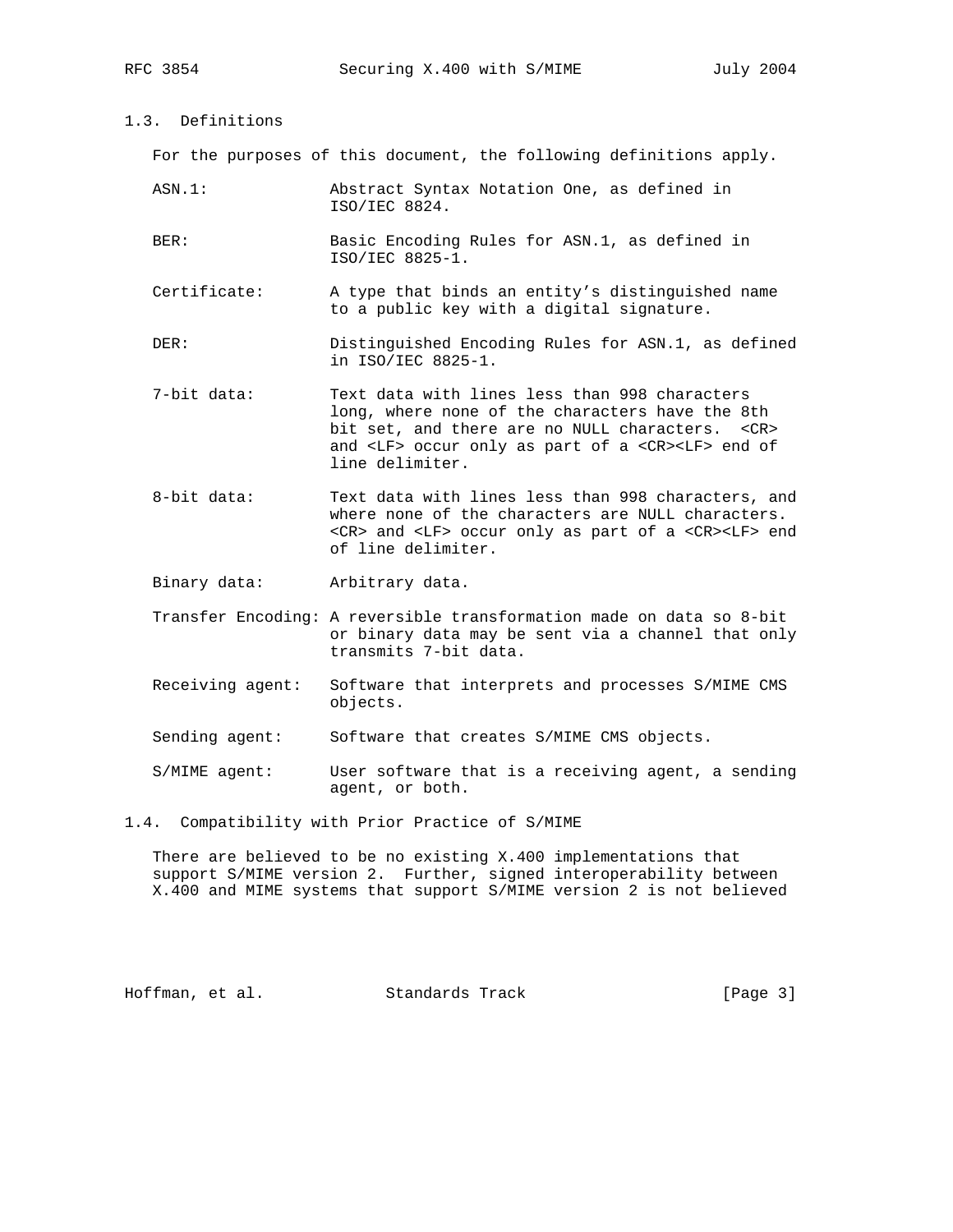to be easily achievable. Therefore backward compatibility with S/MIME version 2 is not considered to be a requirement for this document.

 It is a goal of this document to, if possible, maintain backward compatibility with existing X.400 implementations that employ S/MIME v3.1 wrappers.

2. CMS Options

 CMS allows for a wide variety of options in content and algorithm support. This section puts forth a number of support requirements and recommendations in order to achieve a base level of interoperability among all CMS-X.400 implementations. [CMS] provides additional details regarding the use of the cryptographic algorithms.

2.1. DigestAlgorithmIdentifier

Sending and receiving agents MUST support SHA-1 [CMSALG].

2.2. SignatureAlgorithmIdentifier

 Receiving agents MUST support id-dsa-with-sha1 defined in [CMSALG]. The algorithm parameters MUST be absent (not encoded as NULL). Receiving agents MUST support rsaEncryption, defined in [CMSALG].

Sending agents MUST support either id-dsa-with-sha1 or rsaEncryption.

2.3. KeyEncryptionAlgorithmIdentifier

 Sending and receiving agents MUST support rsaEncryption, defined in [CMSALG].

 Sending and receiving agents SHOULD support Diffie-Hellman defined in [CMSALG].

2.4. General Syntax

 The general syntax of CMS objects consist of an instance of the ContentInfo structure containing one of several defined CMS content types. CMS defines multiple content types. Of these, only the SignedData and EnvelopedData content types are used for CMS-X.400.

2.4.1. SignedData Content Type

 Sending agents MUST use the signedData content type to apply a digital signature to a message or, in a degenerate case where there is no signature information, to convey certificates.

Hoffman, et al. Standards Track [Page 4]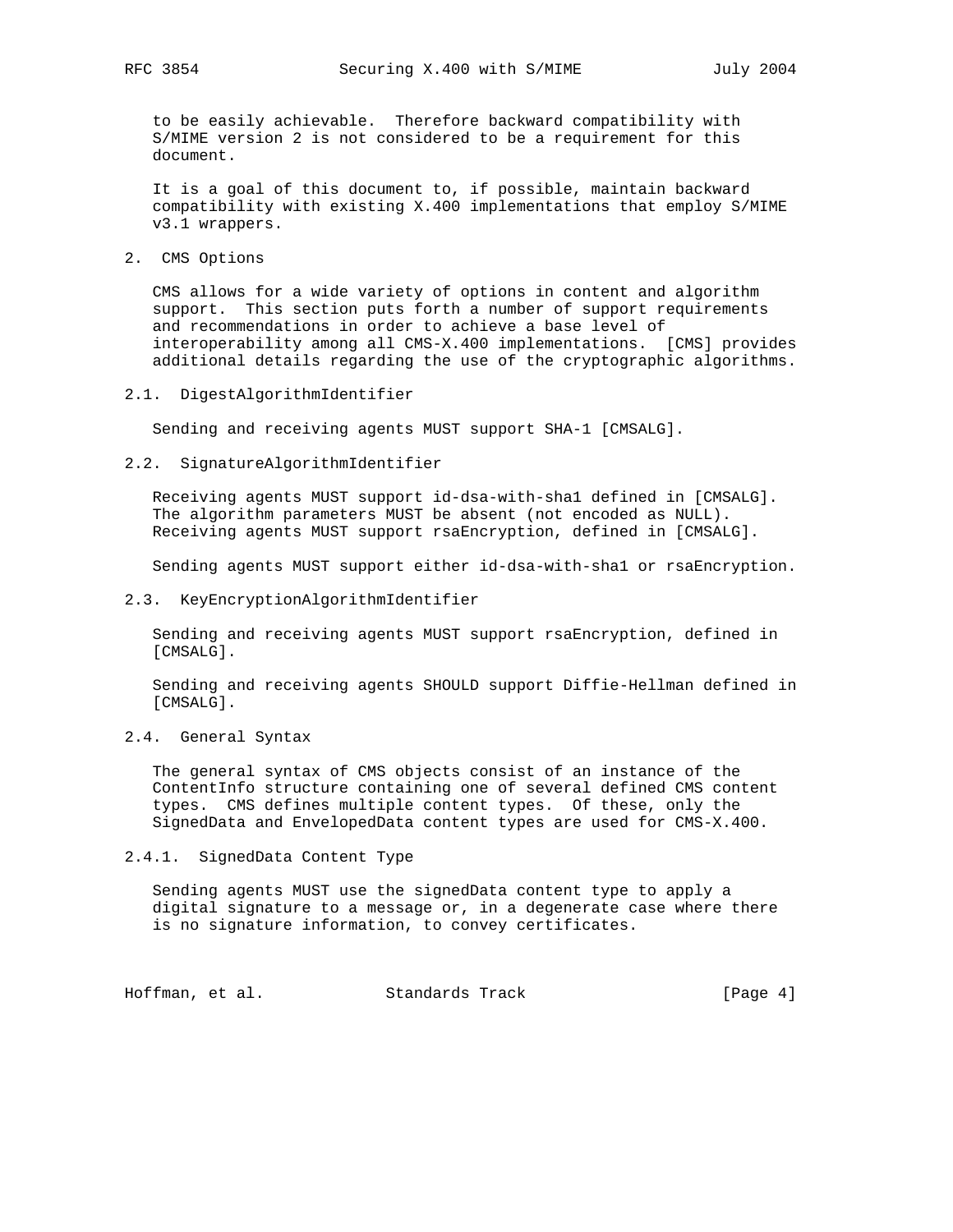### 2.4.2. EnvelopedData Content Type

 Senders MUST use the envelopedData content type to apply privacy protection to a message. A sender needs to have access to a public key for each intended message recipient to use this service. This content type does not provide authentication.

2.5. Attribute SignerInfo Type

 The SignerInfo type allows the inclusion of unsigned and signed attributes to be included along with a signature.

 Receiving agents MUST be able to handle zero or one instance of each of the signed attributes listed here. Sending agents SHOULD generate one instance of each of the following signed attributes in each CMS- X400 message:

- signingTime

- sMIMECapabilities
- sMIMEEncryptionKeyPreference

 Requirements for processing of these attributes MUST be in accordance with the S/MIME Message Specification [MSG]. Handling of the signingTime attribute MUST comply with clause 2.5.1 of [MSG]. Handling of the sMIMECapabilities attribute MUST comply with clause 2.5.2 of [MSG]. Handling of the sMIMEEncryptionKeyPreference attribute MUST comply with clause 2.5.3 of [MSG].

 Further, receiving agents SHOULD be able to handle zero or one instance in the signed attributes of the signingCertificate attribute [ESS].

 Sending agents SHOULD generate one instance of the signingCertificate signed attribute in each CMS-X400 message.

 Additional attributes and values for these attributes may be defined in the future. Receiving agents SHOULD handle attributes or values that they do not recognize in a graceful manner.

 Sending agents that include signed attributes that are not listed here SHOULD display those attributes to the user, so that the user is aware of all of the data being signed.

Hoffman, et al. Standards Track [Page 5]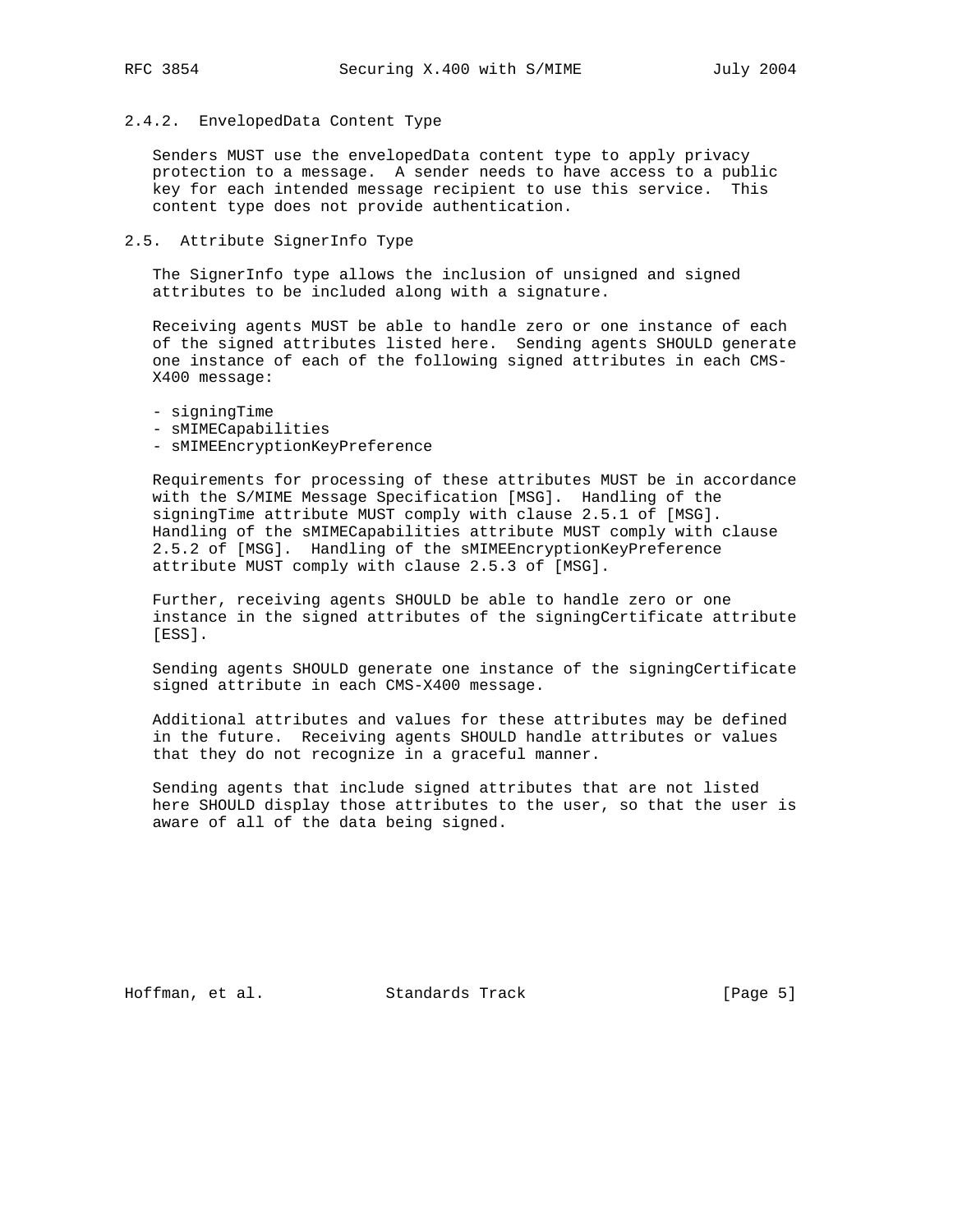### 2.6. ContentEncryptionAlgorithmIdentifier

 Sending and receiving agents MUST support encryption and decryption with DES EDE3 CBC, hereinafter called "tripleDES" [CMSALG]. Sending and receiving agents SHOULD support encryption and decryption with AES [CMSAES] at a key size of 128, 192 and 256 bits.

### 3. Creating S/MIME Messages

 This section describes the S/MIME message formats and how they can be used to secure X.400 contents. The S/MIME messages are a combination of X.400 contents and CMS objects (i.e., a ContentInfo structure containing one of the CMS-defined content types). The X.400 content and other data, such as certificates and algorithm identifiers, are given to CMS processing facilities which produces a CMS object. This document also describes how nested, secured S/MIME messages should be formatted when encapsulating an X.400 content, and provides an example of how a triple-wrapped S/MIME message over X.400 content should be created if backwards compatibility with S/MIME version 2 is of no concern.

 S/MIME provides one format for enveloped-only data, several formats for signed-only data, and several formats for signed and enveloped data. The different formats are required to accommodate several environments, in particular for signed messages. Only one of these signed formats is applicable to X.400.

 Note that canonicalization is not required for X.400 content because it is a binary rather than text encoding, and only the "embedded" content version is used. These dramatically simplify the description of S/MIME productions.

 The reader of this section is expected to understand X.400 as described in [X.400] and S/MIME as described in [CMS] and [ESS].

### 3.1. The X.400 Message Structure

 This section reviews the X.400 message format. An X.400 message has two parts, the envelope and the content, as described in X.402 [X.400]:

 Envelope -- An information object whose composition varies from one transmittal step to another and that variously identifies the message's originator and potential recipients, documents its previous conveyance and directs its subsequent conveyance by the Message Transfer System (MTS), and characterizes its content.

Hoffman, et al. Standards Track [Page 6]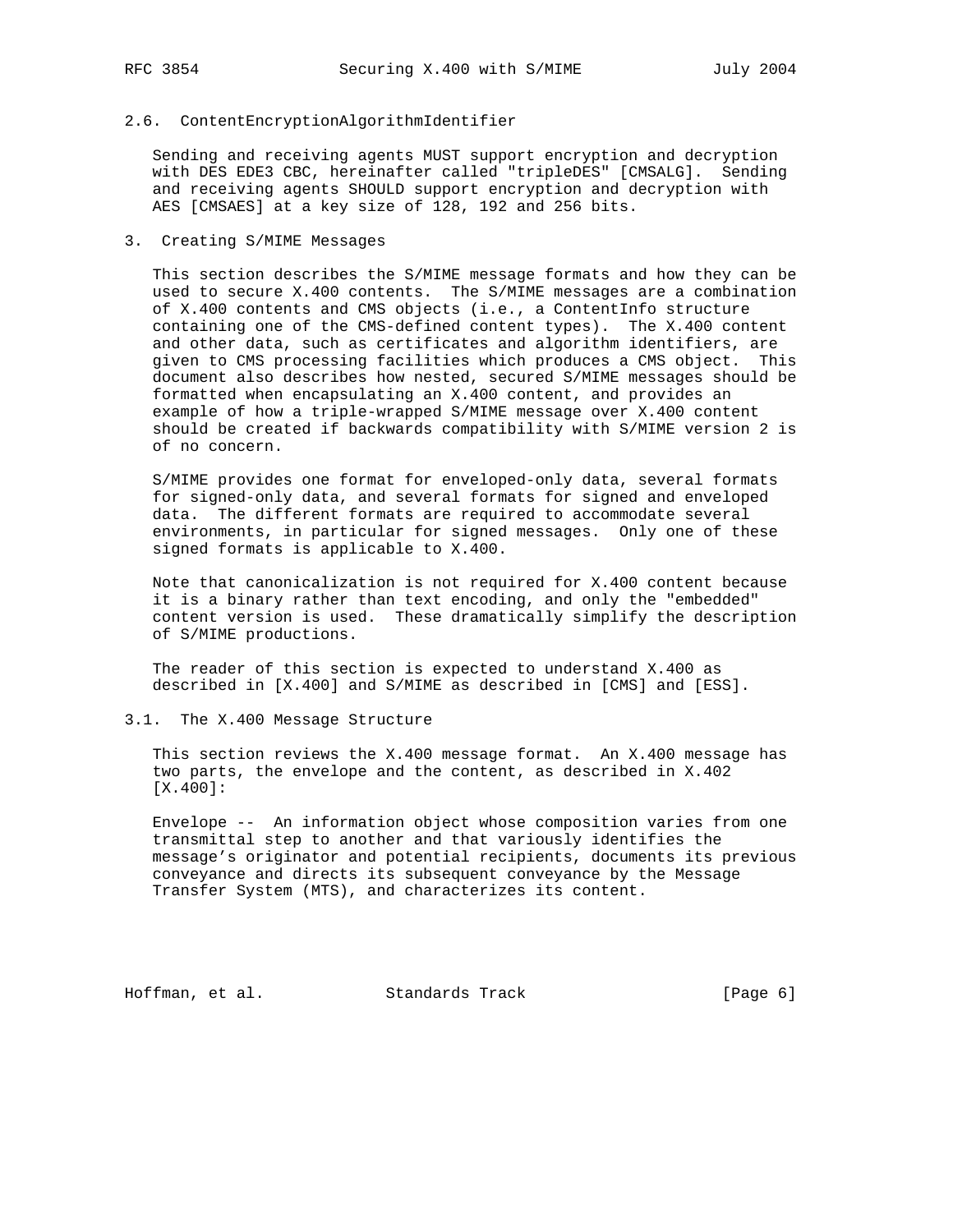Content -- The content is the piece of information that the originating User Agent wants to be delivered to one or more recipients. The MTS neither examines nor modifies the content, except for conversion, during its conveyance of the message. MTS conversion is not applicable to the scenario of this document because such conversion is incompatible with CMS protection mechanisms.

 One piece of information borne by the envelope identifies the type of the content. The content type is an identifier (an ASN.1 OID or Integer) that denotes the syntax and semantics of the content overall. This identifier enables the MTS to determine the message's deliverability to particular users, and enables User Agents and Message Stores to interpret and process the content.

 Another piece of information borne by the envelope identifies the types of encoded information represented in the content. An encoded information type (EIT) is an identifier (an ASN.1 Object Identifier or Integer) that denotes the medium and format (e.g., IA5 text or Group 3 facsimile) of individual portions of the content. It further enables the MTS to determine the message's deliverability to particular users, and to identify opportunities for it to make the message deliverable by converting a portion of the content from one EIT to another.

 This document describes how S/MIME CMS is used to secure the content part of X.400 messages.

3.2. Creating a Signed-only Message with X.400 Content

 The SignedData format as described in the Cryptographic Message Syntax [CMS] MUST be used for signing of X.400 contents.

 The X.400 content to be protected MUST be placed in the SignedData encapContentInfo eContent field. Note that this X.400 content SHOULD maintain the encoding defined by the content type, but SHOULD NOT be MIME wrapped. The object identifier for the content type of the protected X.400 content MUST be placed in the SignedData encapContentInfo eContentType field.

 The signedData object is encapsulated by a ContentInfo SEQUENCE with a contentType of id-signedData.

 Note that if SMTP [SMTP] is used to transport the resulting signed only message then the optional MIME encoding SHOULD be used. If binary transports such as X.400 are used then the optional MIME encoding SHOULD NOT be used.

Hoffman, et al. Standards Track [Page 7]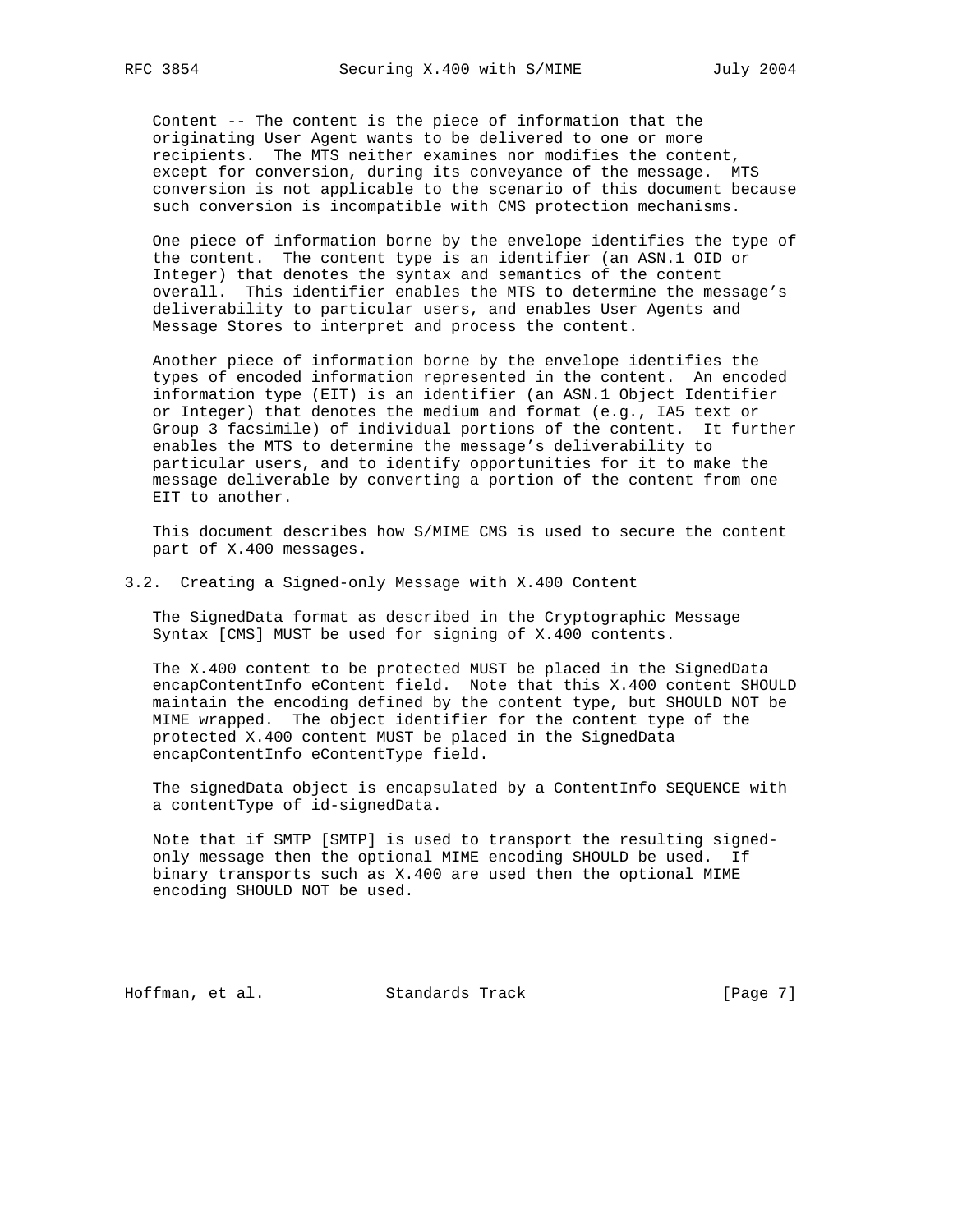There are many reasons for this requirement. An outer MIME wrapper should not be used in X.400. Further, there are places where X.400 systems will interact with SMTP/MIME systems where the outer MIME wrapper might be necessary. Because this wrapping is outside the security wrappers, any gateway system that might bridge the gap between the two systems will be smart enough to apply or remove the outer MIME wrapper as appropriate.

#### 3.2.1. MIME Wrapping to Dynamically Support 7-bit Transport

 The signedData object MAY optionally be wrapped in MIME. This allows the system to support 7-bit transport when required. This outer MIME wrapper MAY be dynamically added or removed throughout the delivery path since it is outside the signature and encryption wrappers. In this case the application/pkcs7-mime type as defined in S/MIME Version 3.1 Message Specification [MSG] SHOULD be used with the following parameters:

 Content-Type: application/pkcs7-mime; smime-type=signed-x400 Content-Transfer-Encoding: base64

 If the application/pkcs7-mime MIME type is used to support 7-bit transport, the steps to create this format are:

Step 1. The X.400 content to be signed is ASN.1 encoded.

 Step 2. The ASN.1 encoded X.400 content and other required data is processed into a CMS object of type SignedData. The SignedData structure is encapsulated by a ContentInfo SEQUENCE with a contentType of id-signedData.

 Step 3. The CMS object is inserted into an application/pkcs7-mime MIME entity.

 The smime-type parameter for messages using application/pkcs7-mime with SignedData is "signed-x400" as defined in [TRANSPORT].

3.3. Creating an Enveloped-only Message with X.400 Content

 This section describes the format for enveloping an X.400 content without signing it. It is important to note that sending enveloped but not signed messages does not provide for data integrity. It is possible to replace ciphertext in such a way that the processed message will still be valid, but the meaning is altered.

 The EnvelopedData format as described in [CMS] is used for confidentiality of the X.400 contents.

Hoffman, et al. Standards Track [Page 8]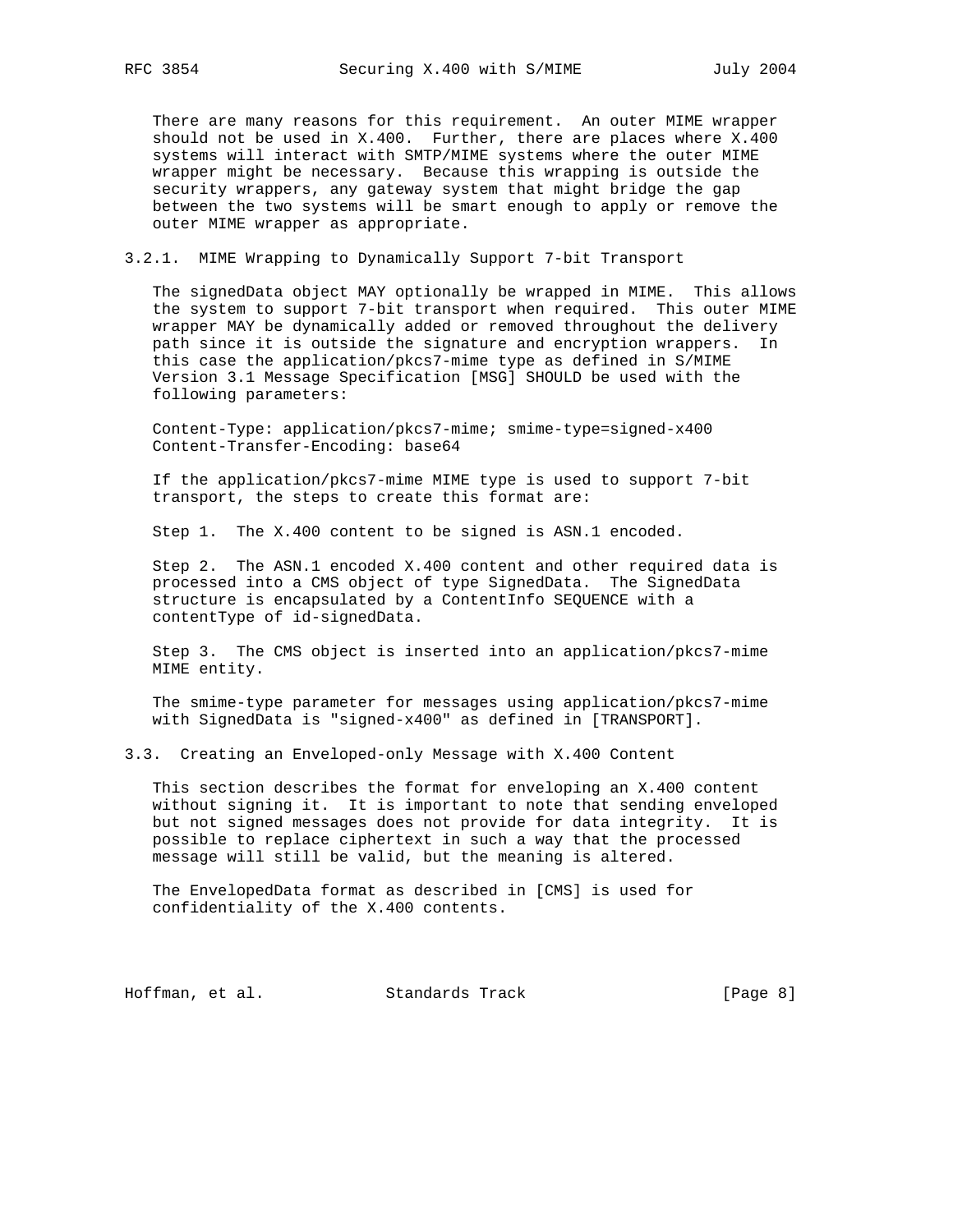The X.400 content to be protected MUST be placed in the EnvelopedData encryptedContentInfo encryptedContent field. Note that this X.400 content SHOULD maintain the encoding defined by the content type, but SHOULD NOT be MIME wrapped. The object identifier for content type of the protected X.400 content MUST be placed in the EnvelopedData encryptedContentInfo contentType field.

 The envelopedData object is encapsulated by a ContentInfo SEQUENCE with a contentType of id-envelopedData.

 Note that if SMTP is used to transport the resulting enveloped-only message then the optional MIME encoding SHOULD be used. If other transport (e.g., X.400) that is optimized for binary content is used then the optional MIME encoding SHOULD NOT be used.

3.3.1. MIME Wrapping to Dynamically Support 7-bits Transport

 The envelopedData object MAY optionally be wrapped in MIME. This allows the system to support 7-bit transport when required. This outer MIME wrapper MAY be dynamically added or removed throughout the delivery path since it is outside the signature and encryption wrappers. In this case, the application/pkcs7-mime type as defined in S/MIME Version 3.1 Message Specification [MSG] SHOULD be used with the following parameters:

 Content-Type: application/pkcs7-mime; smime-type=enveloped-x400 Content-Transfer-Encoding: base64

 If the application/pkcs7-mime MIME type is used to support 7-bit transport, the steps to create this format are:

Step 1. The X.400 content to be enveloped is ASN.1 encoded.

 Step 2. The ASN.1 encoded X.400 content and other required data is processed into a CMS object of type EnvelopedData. In addition to encrypting a copy of the content-encryption key for each recipient, a copy of the content encryption key SHOULD be encrypted for the originator and included in the EnvelopedData (see [CMS] Section 6). The EnvelopedData structure is encapsulated by a ContentInfo SEQUENCE with a contentType of id-envelopedData.

 Step 3. The CMS object is inserted into an application/pkcs7-mime MIME entity to allow for 7-bit transport.

 If the application/pkcs7-mime MIME entity is used, the smime-type parameter for enveloped-only messages is "enveloped-x400" as defined in [TRANSPORT].

Hoffman, et al. Standards Track [Page 9]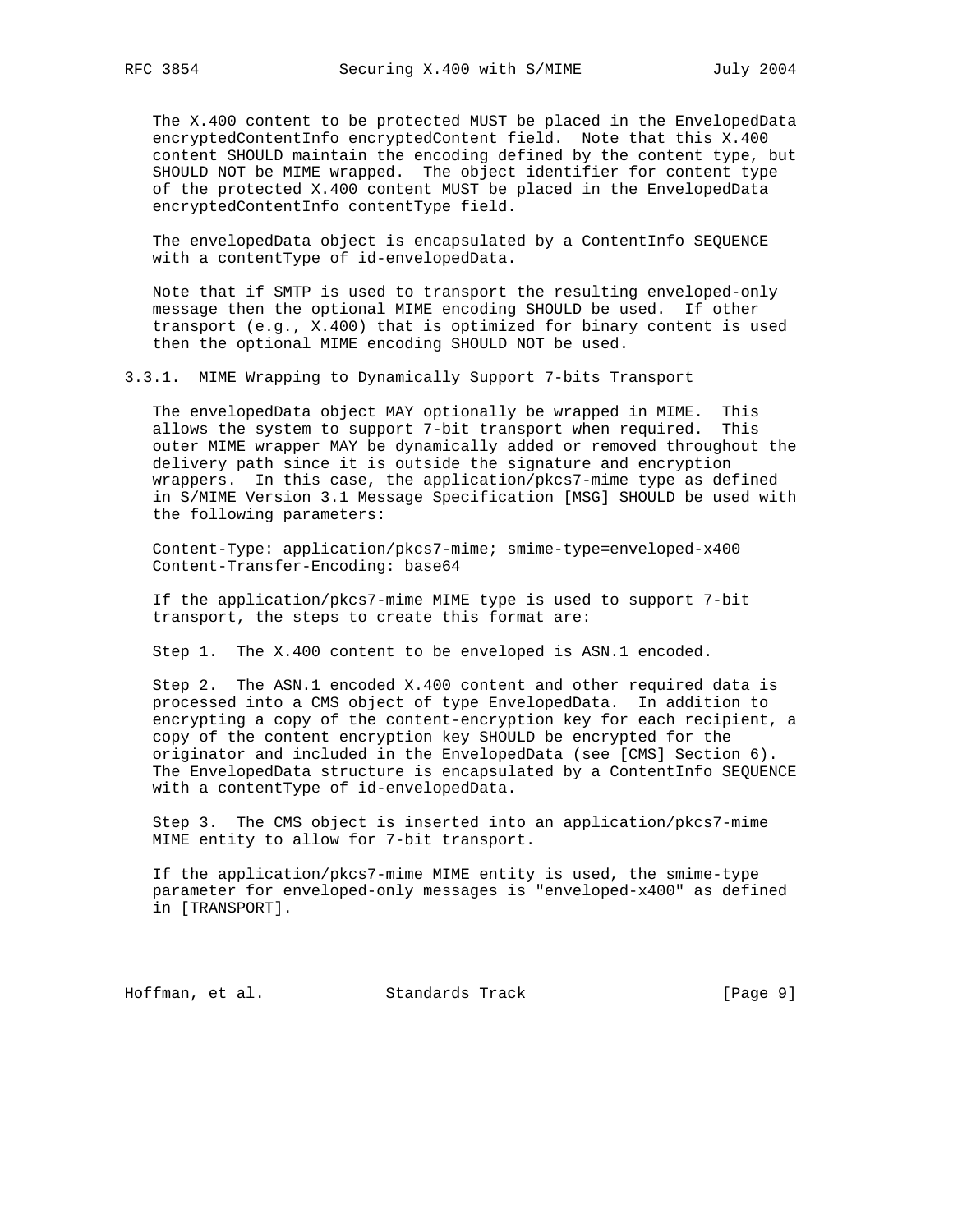### 3.4. Nested CMS Structures

 To achieve signing and enveloping, any of the signed-only and encrypted-only CMS objects may be nested.

 When nesting is used, backwards compatibility with S/MIME version 2 requires that each layer of the nested message are identified with the OID id-data, and when id-data is used a MIME wrapper is required. This can potentially lead to an enormous amount of overhead and should be avoided. Because S/MIME version 2 compatibility is of no concern, implementations SHOULD directly encode the encapsulated object as the eContent of the current structure.

 MIME wrapping to support 7-bit transport is optional and need only be used around the outermost CMS structure. In this case, the application/pkcs7 content type MUST be used.

 An S/MIME implementation MUST be able to receive and process arbitrarily nested CMS structures within reasonable resource limits of the recipient computer.

## 3.4.1. Creating a Triple Wrapped Message With an X.400 Content

 The Enhanced Security Services for S/MIME [ESS] document provides examples of how nested, secured S/MIME messages are formatted. ESS provides an example of how a triple-wrapped S/MIME message is formatted using application/pkcs7-mime for the signatures.

 This section explains how an X.400 content may be conveyed within a Triple Wrapped Message because S/MIME version 2 compatibility is of no concern:

 Step 1. Start with the X.400 content (called the "original content"). The X.400 content MUST be ASN.1 encoded, but SHOULD NOT be MIME wrapped.

 Step 2. Place the ASN.1 encoded X.400 content to be protected in the SignedData encapContentInfo eContent field. Add any attributes that are to be signed.

 Step 3. Sign the result of step 2 (the original content). The SignedData encapContentInfo eContentType MUST contain the object identifier of the X.400 content.

 Step 4. Encrypt the result of step 3 as a single block. The EnvelopedData encryptedContentInfo contentType MUST be set to id signedData. This is called the "encrypted body".

Hoffman, et al. Standards Track [Page 10]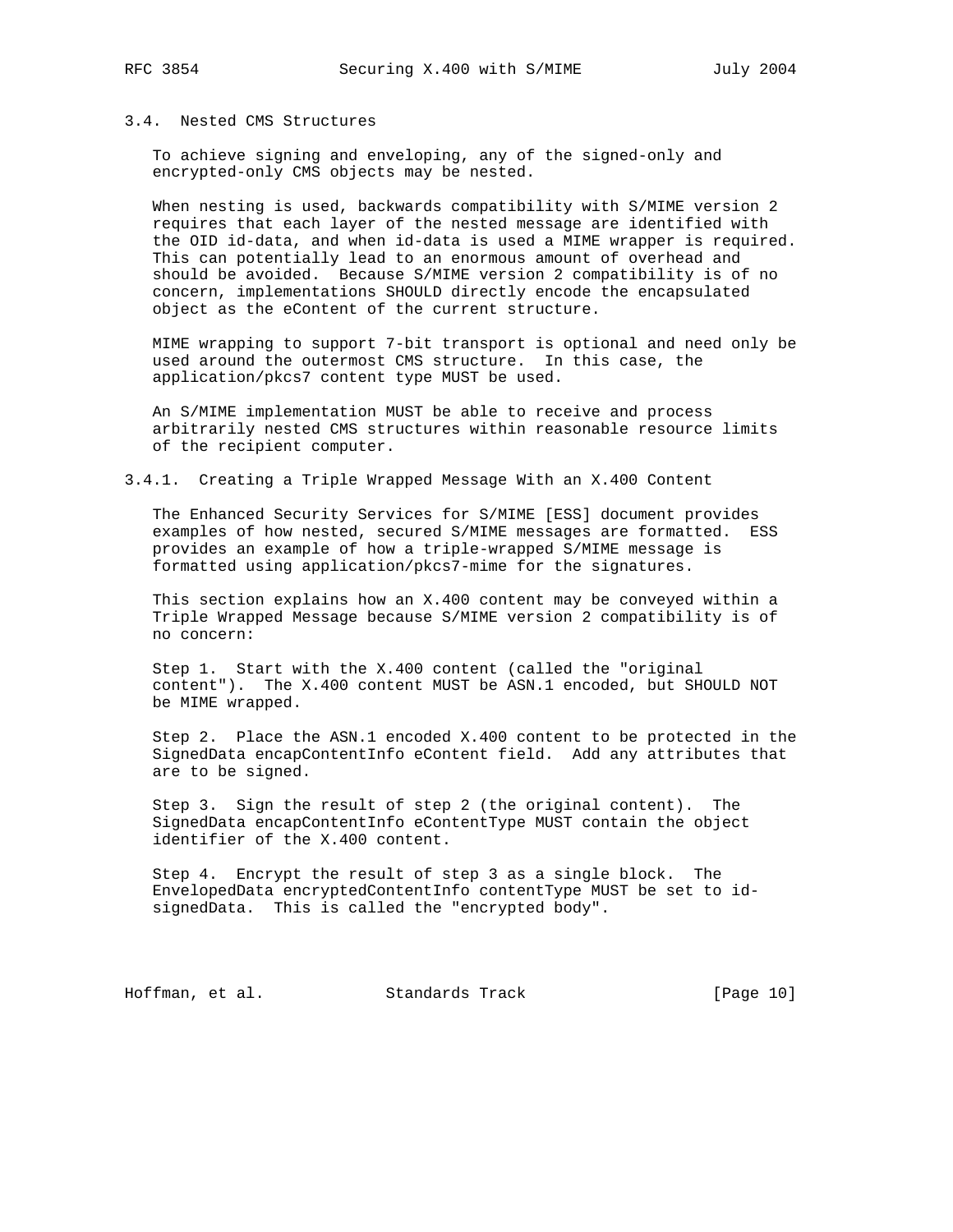Step 5. Using the same logic as in step 2 and 3 above, sign the result of step 4 (the encrypted body) as a single block. The SignedData encapContentInfo eContentType MUST be set to id envelopedData. The outer SignedData structure is encapsulated by a ContentInfo SEQUENCE with a contentType of id-signedData.

 Step 6. The resulting message is called the "outer signature", and is also the triple wrapped message.

 MIME wrapping to support 7-bit transport is optional and MUST only be used around the outermost CMS structure. In this case, the application/pkcs7-mime content type MUST be used. The smime-type in the case of adding a MIME wrapper MUST be consistent with that appropriate to the innermost protection layer.

 In some instances, an smime-type will be created that only reflects one security service (such as certs-only, which applies only to signed-only messages). However, as new layers are wrapped, this smime-type SHOULD be propagated upwards. Thus if a certs-only message were to be encrypted, or wrapped in a new SignedData structure, the smime-type of certs-only should be propagated up to the next MIME wrapper. In other words, the innermost type is reflected outwards.

3.5. Carrying Plaintext X.400 Content in SMTP

 While the objectives of this document focus on protecting X.400 content with CMS wrappers, it is a reality that users do not generally send all message using security. It therefore stands to reason that a means to carry non-secured X.400 content over the chosen transport system must be seamlessly provided. While transporting X.400 content in an X.400 system is trivial, carrying X.400 content in SMTP requires additional definition.

 Content-Type: application/x400-content; content-type = 1\*DIGIT \*( "." 1\*DIGIT)

 where the content-type parameter value is either a single integer (for a built-in content-type) or an OID in dotted notation (for an extended content-type).

Hoffman, et al. Standards Track [Page 11]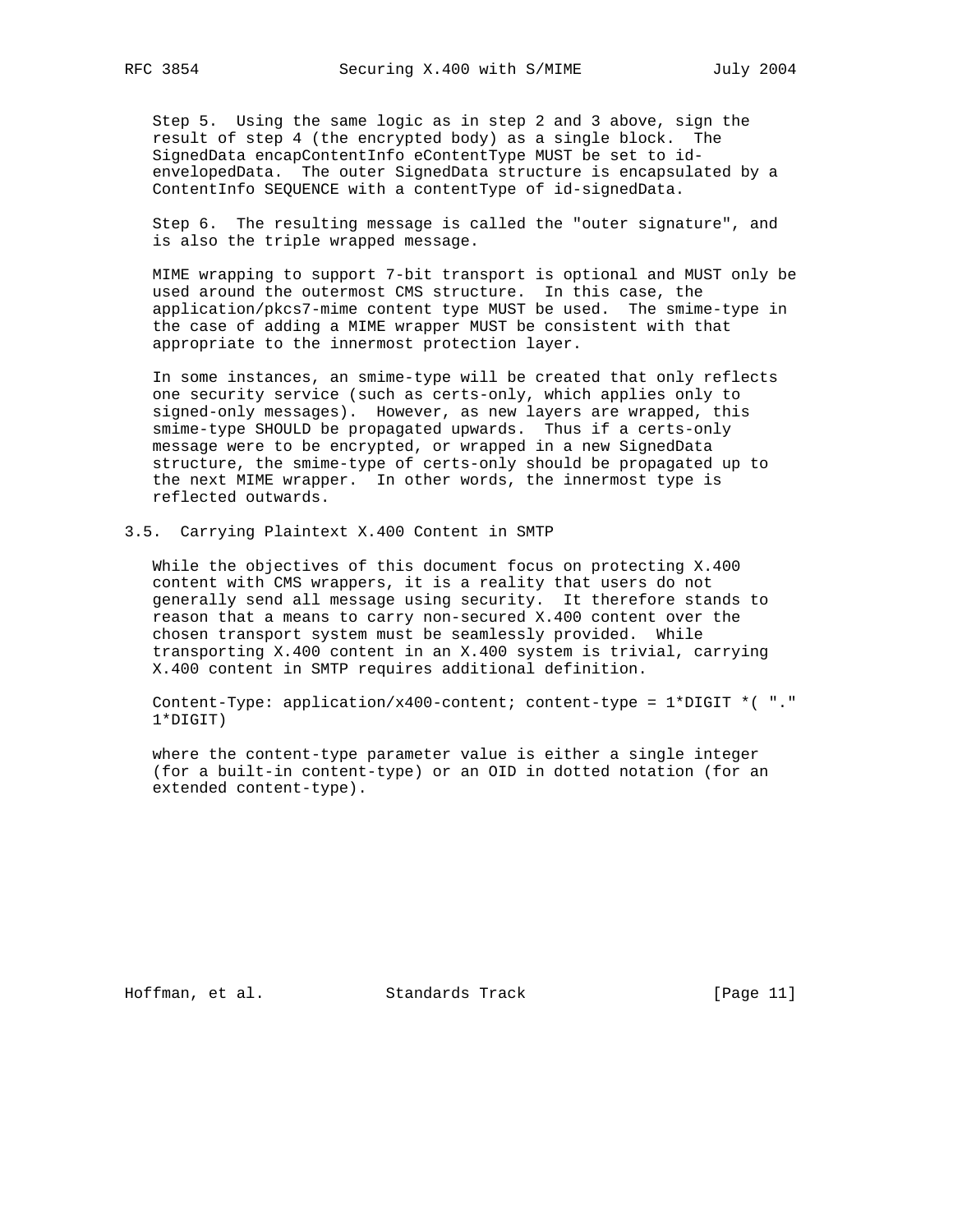# 4. Use of Certificates

4.1. Certificate Enrollment

 S/MIME v3.1 does not specify how to get a certificate from a certificate authority, but instead mandates that every sending agent already has a certificate. The PKIX Working Group has, at the time of this writing, produced two separate standards for certificate enrollment: CMP (RFC 2510) and CMC (RFC 2792).

4.2. Certificate Processing

 A receiving agent MUST provide some certificate retrieval mechanism in order to gain access to certificates for recipients of digital envelopes. This document does not cover how S/MIME agents handle certificates, only what they do after a certificate has been validated or rejected. S/MIME certification issues are covered in [CERT31].

 At a minimum, for initial S/MIME deployment, a user agent could automatically generate a message to an intended recipient requesting that recipient's certificate in a signed return message. Receiving and sending agents SHOULD also provide a mechanism to allow a user to "store and protect" certificates for correspondents in such a way so as to guarantee their later retrieval.

4.3. Certificate Name Use for X.400 Content

 End-entity certificates used in the context of this document MAY contain an X.400 address as described in [X.400]. The address must be in the form of an "ORAddress". The X.400 address SHOULD be in the subjectAltName extension, and SHOULD NOT be in the subject distinguished name.

 Sending agents SHOULD make the originator address in the X.400 content (e.g., the "originator" field in P22) match an X.400 address in the signer's certificate.

 Receiving agents MUST recognize X.400 addresses in the subjectAltName field.

 Receiving agents SHOULD check that the originator address in the X.400 content matches an X.400 address in the signer's certificate, if X.400 addresses are present in the certificate and an originator address is available in the content. A receiving agent SHOULD provide some explicit alternate processing of the message if this

Hoffman, et al. Standards Track [Page 12]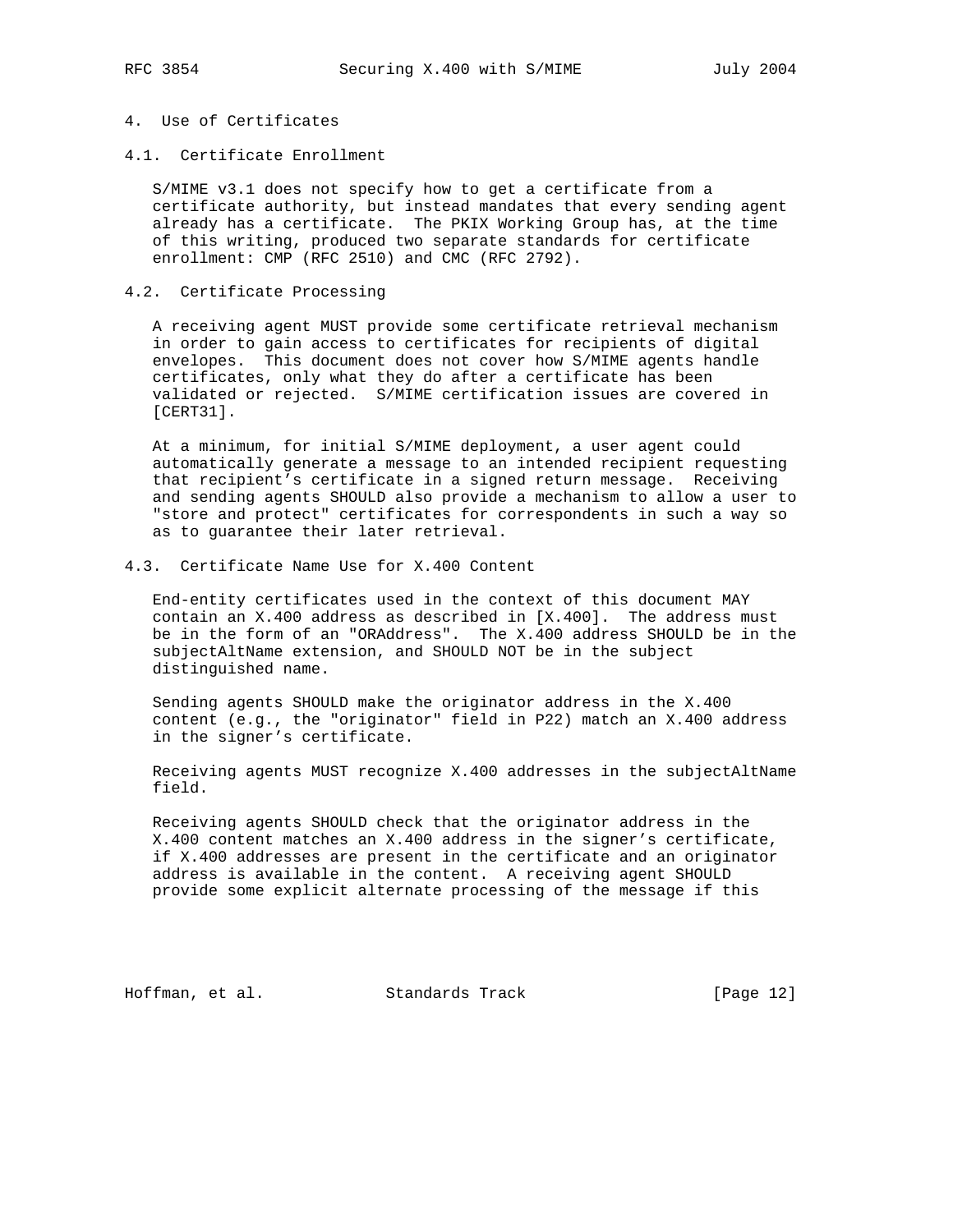comparison fails, which may be to display a message that shows the recipient the addresses in the certificate or other certificate details.

 The subject alternative name extension is used in S/MIME as the preferred means to convey the X.400 address(es) that correspond to the entity for this certificate. Any X.400 addresses present MUST be encoded using the x400Address CHOICE of the GeneralName type. Since the SubjectAltName type is a SEQUENCE OF GeneralName, multiple X.400 addresses MAY be present.

5. Security Considerations

 This specification introduces no new security concerns to the CMS or S/MIME models. Security issues are identified in section 5 of [MSG], section 6 of [ESS] and the Security Considerations section of [CMS].

- 6. References
- 6.1. Normative References
	- [CERT31] Ramsdell, B., Ed., "Secure/Multipurpose Internet Mail Extensions (S/MIME) Version 3.1 Certificate Handling", RFC 3850, July 2004.
	- [CMS] Housley, R., "Cryptographic Message Syntax (CMS)", RFC 3852, July 2004.
	- [CMSAES] Schaad, J., "Use of the AES Encryption Algorithm in CMS", RFC 3565, July 2003.
	- [CMSALG] Housley, R., "Cryptographic Message Syntax (CMS) Algorithms", RFC 3370, August 2002.
	- [ESS] Hoffman, P., Editor "Enhanced Security Services for S/MIME", RFC 2634, June 1999.
	- [MSG] Ramsdell, B., Ed., "Secure/Multipurpose Internet Mail Extensions (S/MIME) Version 3.1 Message Specification", RFC 3851, July 2004.
	- [MUSTSHOULD] Bradner, S., "Key words for use in RFCs to Indicate Requirement Levels", BCP 14, RFC 2119, March 1997.
	- [TRANSPORT] Hoffman, P. and C. Bonatti, "Transporting Secure/Multipurpose Internet Mail Extensions (S/MIME) Objects in X.400", RFC 3855, July 2004.

Hoffman, et al. Standards Track [Page 13]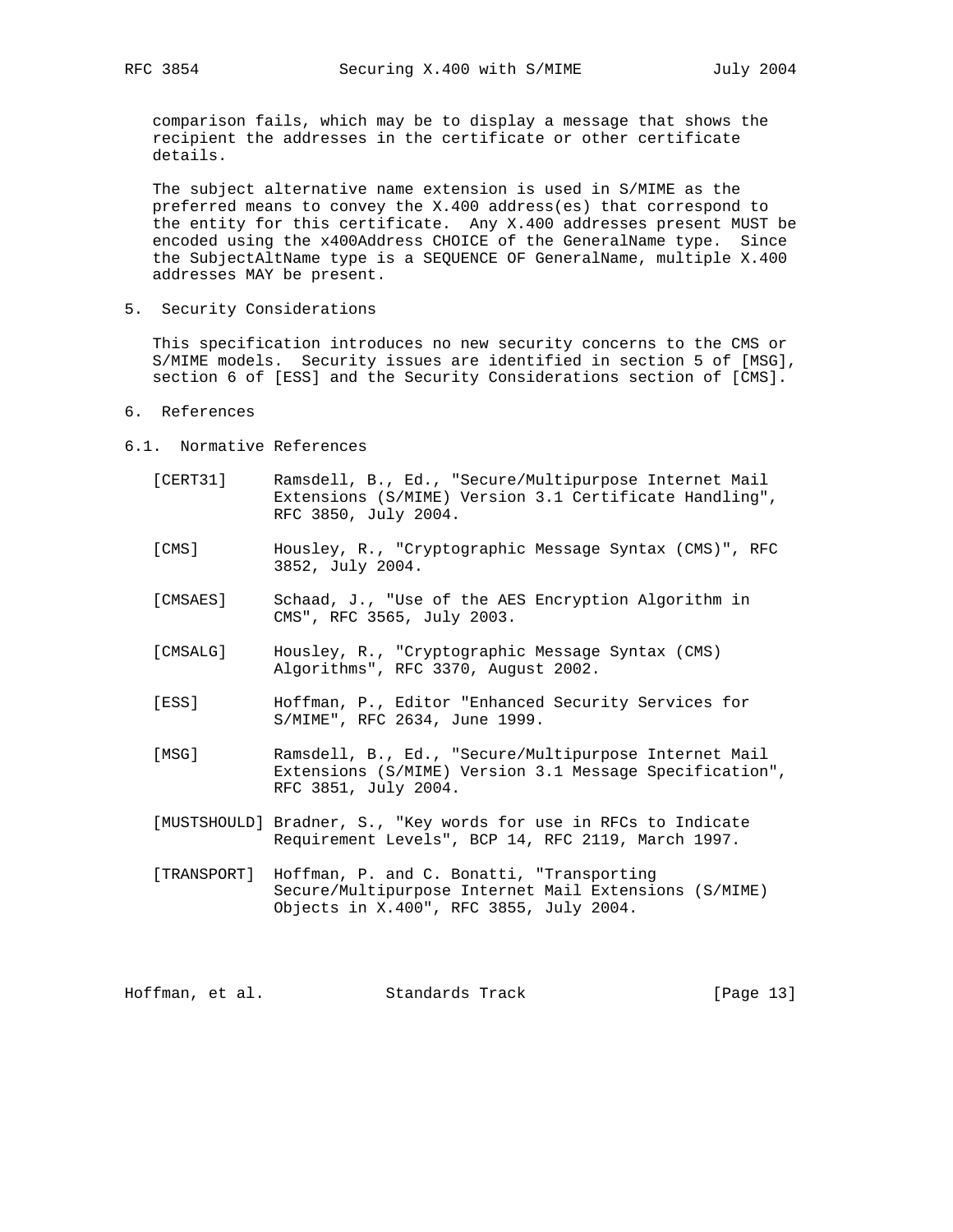[X.400] ITU-T X.400 Series of Recommendations, Information technology - Message Handling Systems (MHS). X.400: System and Service Overview; X.402: Overall Architecture; X.411: Message Transfer System: Abstract Service Definition and Procedures; X.420: Interpersonal Messaging System; 1996.

6.2. Informative References

- [BODYMAP] Alvestrand, H., Ed., "Mapping between X.400 and RFC- 822/MIME Message Bodies", RFC 2157, January 1998.
- [MIXER] Kille, S., Ed., "MIXER (Mime Internet X.400 Enhanced Relay): Mapping between X.400 and RFC 822/MIME", RFC 2156, January 1998.
- [SMTP] Klensin, J., "Simple Mail Transfer Protocol", RFC 2821, April, 2001.
- 7. Editors' Addresses

 Paul Hoffman Internet Mail Consortium 127 Segre Place Santa Cruz, CA 95060 USA

EMail: phoffman@imc.org

 Chris Bonatti IECA, Inc. 15309 Turkey Foot Road Darnestown, MD 20878-3640 USA

EMail: bonattic@ieca.com

 Anders Eggen Forsvarets Forskningsinstitutt Postboks 25 2027 Kjeller, Norway

EMail: anders.eggen@ffi.no

Hoffman, et al. Standards Track [Page 14]